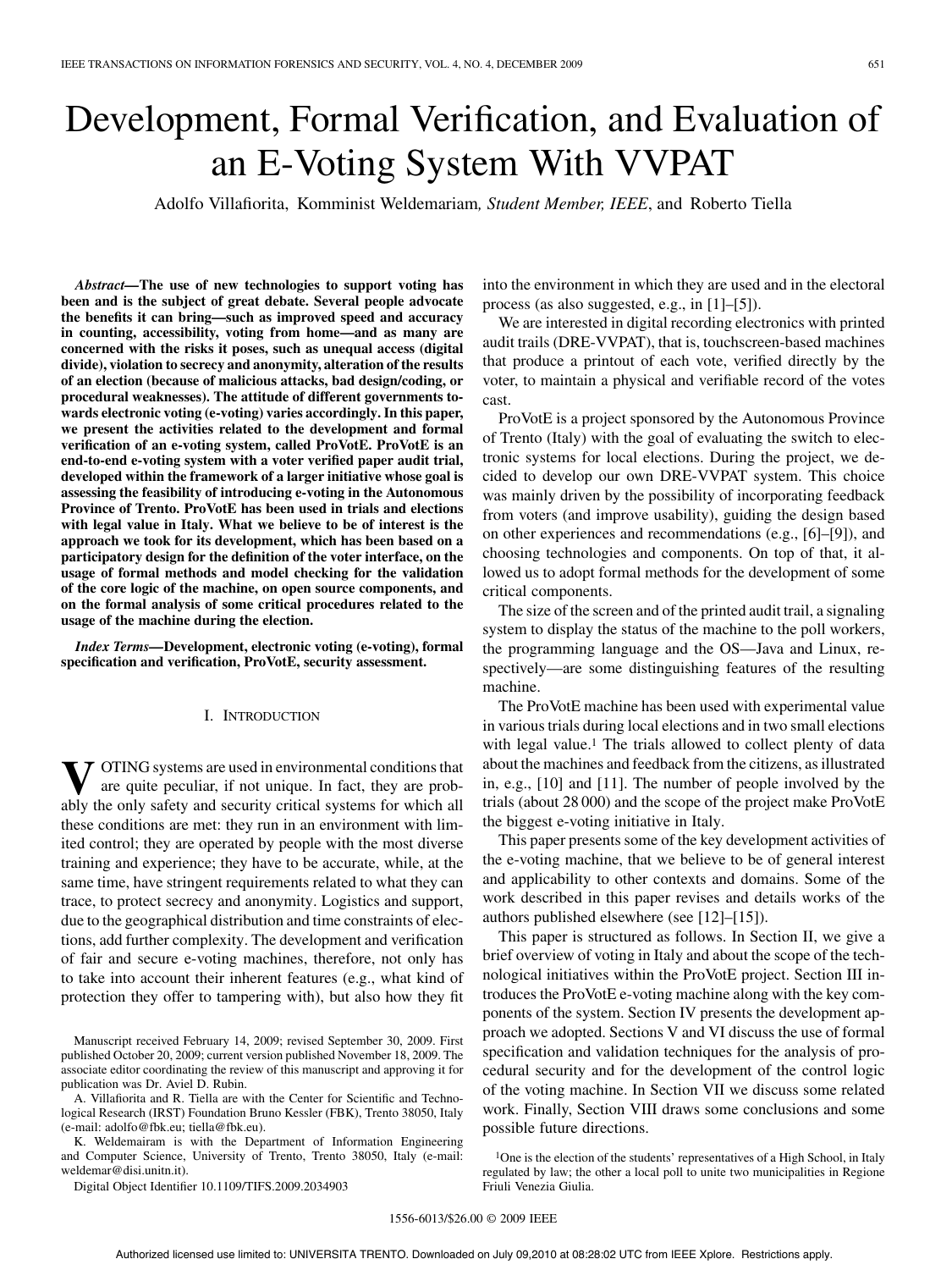

Fig. 1. Elections in Italy and the ProVotE system architecture.

#### II. OVERVIEW OF VOTING IN ITALY

Elections differ quite a bit from nation to nation, not only with respect to the system chosen to determine the elected candidates (e.g., proportional, majoritarian), but also for the procedures, the way in which votes can be cast, the organizations involved, etc. Looking at Europe, we range from cases such as that of Estonia, in which voters can cast their vote by mail, through the internet, or by going to the polling station, to that of countries, such as Italy, in which the voting procedures are completely manual and voters are assigned a specific polling station to cast their vote.2

In this paper, we focus on the procedures in Italy for which we provide a very high level view in Fig. 1. The picture also allows us to highlight the targets of automation of the ProVotE project.

The dotted lines represent different phases of the voting process. We distinguish, in particular, three phases: pre-electoral (lasting up to six months before the election), electoral (in Italy lasting for one or two consecutive days), and post-electoral (lasting from a few days up to months, in case of litigations or irregularities). The boxes in bold lines represent the organizations responsible for the process. In particular, the Electoral Office, responsible for the overall operations, the Polling Stations, where votes are cast, and the Municipality, coordinating some operations at the local level. The picture abstracts away various other actors that participate in the process, including Tribunal, Ministries, Police forces, and private contractors (e.g., the firms responsible of printing the paper ballots). Finally, the rounded rectangles represent functions performed during an election. There are two main chains of functions, voters' management and votes' management.

The first chain, voter management, is pictured in gray and it includes all the operations and data for making sure that only the people with a right are given access to voting and that each citizen can cast at most one vote. Access to voting is based on the maintenance of redundant copies of paper books containing



Fig. 2. Basic element of a paper ballot.

the list of people who can vote in each polling station. Such books, kept and updated between elections in central offices, are distributed to the polling stations before the election. During the election, at designated times, data about participation to the election is communicated (via fax or phone) to the Electoral Office, which makes the aggregated provisional data available to the Internet via a web system. At the end of election, the final data about participation is used to verify the correspondence between number of votes and voters.

The second chain, vote management, includes all operations related to managing votes. The Electoral Office is responsible for collecting names of the main candidates (e.g., people contesting for the prime minister position), the list of parties supporting each candidate, and the names of the candidates of each party (e.g., people contesting as MPs). The information determines the layout of the printed ballots. A cross can be used to express a preference for a party or a Prime Minister candidate. To vote for an MP, the voter writes the name of the MP close to the party to which the MP belongs. Simplifying the law quite a bit, misspelling or writing the name of the candidate in the wrong position causes the ballot to be void. See Fig. 2 for an example of the layout of a ballot.

Votes are collected in the polling stations, where they are kept until the end of the election day, when the poll worker initiates tabulation of data. Registers with the results and all the ballots are then returned to the Electoral Office, which aggregates the results and makes provisional results available. To speed things up, *provisional* results are also transmitted by poll workers from the Municipalities to the Electoral Office using a web-based system.

Registers and ballots are then analyzed by the Electoral Office. If irregularities are found, appropriate actions, such as recounting, are taken. The results are then declared final.

Short of the transmission of provisional results, all other functions are performed manually. This provides various opportunities for automation. In the case of the ProVotE project, we mainly focused on e-voting and on systems to automate the recounting of the ballots produced by the e-voting machines. The voting machine is described in this paper. Concerning the recounting system, we just mention that the application is operated by poll workers, who use a barcode reader to read the barcodes printed on the ballots. The application reproduces on screen the ballot corresponding the barcode just read and updates the total

<sup>2</sup>In the Italian case, postal voting has been introduced recently and only for Italian citizens residing in other countries.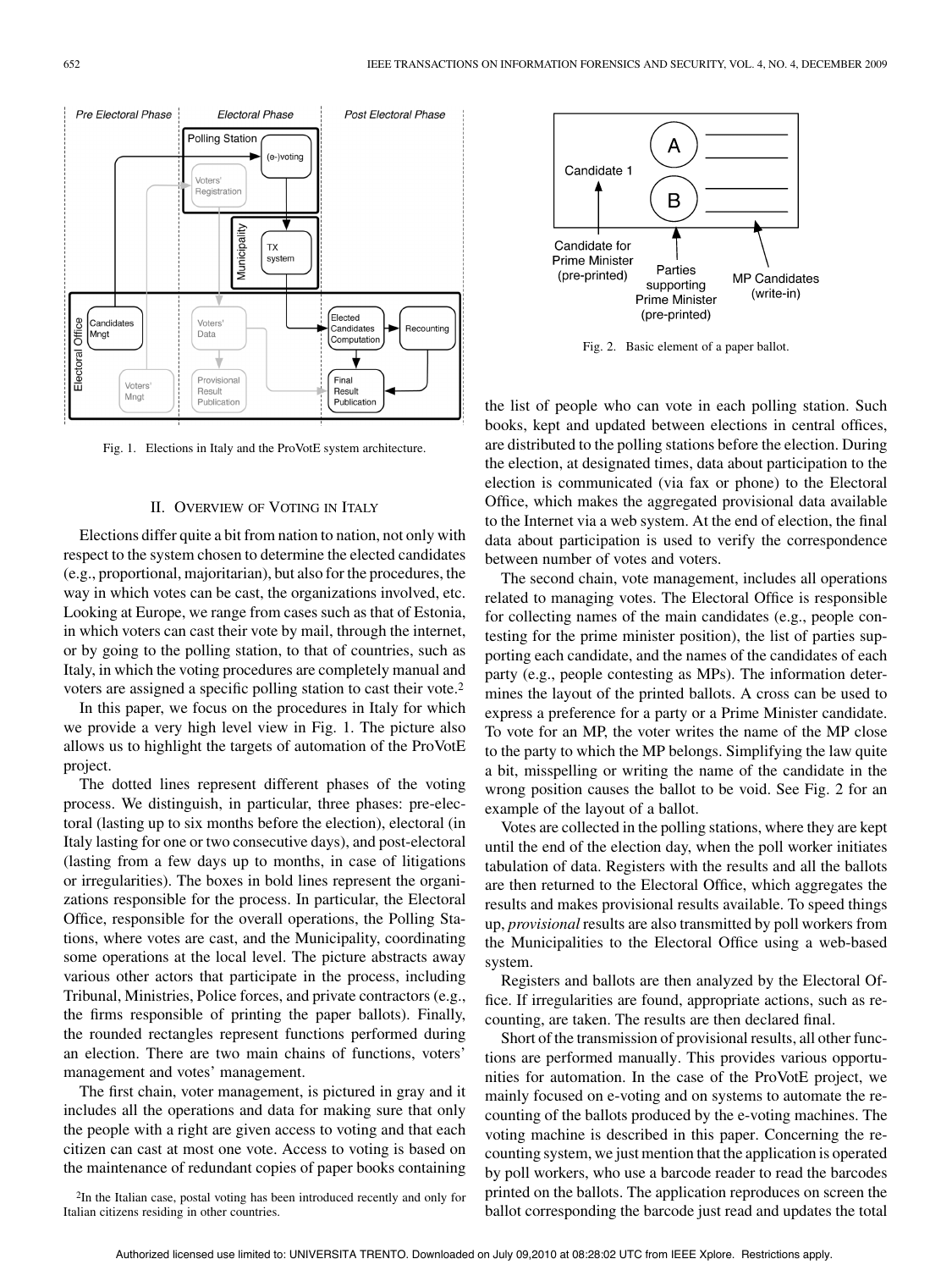tally. The system, however, is not meant as a replacement of manual recounting.

The delivery of election results has varied from physical transportation to the Electoral Office to electronic upload through a web application. Concerning the systems for determining the elected candidates, we tried both a commercial system adopted by various Electoral Services in Italy and an in-house solution. Finally in one trial we also tested a system for automating registration of voters.

Differently from what happens in the paper-case, we always recounted the printed ballots produced by the e-voting machines, to check consistency of data. To verify also the recounting application, in some cases, we also performed manual recounts of the ballots.

## III. PROVOTE E-VOTING MACHINE: AN OVERVIEW

#### *A. Machine Components*

We experimented with three different hardware prototypes of the e-voting machine: two monolithic designs—in which all components are enclosed in a single case—and one nonmonolithic design, in which DRE, VVPAT, and uninterruptible power supply (UPS) are three separated components, assembled in the polling station. The nonmonolithic design, although simpler to handle, raised concerns related to accidental or malicious unplugging of the cables connecting the components. The connection between the UPS and printer resulted particularly critical, because the printers we use do not have batteries. Any loss of connection to the UPS, although unlikely, thus, might have caused an interruption of the printing operations, leaving a half-printed ballot pending on the printer. Protecting anonymity in such situations would have been quite hard.

We decided, therefore, to stick with the monolithic design, which is installed in a standard electoral cabin (to protect privacy) and whose components are:

- 1) *Touchscreen*. Used to administer the machine and cast votes. It is a 20-in-wide screen, to improve readability.
- 2) *Thermal printer*. Protected behind a glass. It has a paper roll which is 12 in wide, to improve readability, and it is equipped with a cutter. Each vote, once it has been confirmed or rejected by the voter, is cut and falls in a ballot box, installed in the machine, below the printer. This protects from possible breaches to anonymity due to the possibility of tracing the order in which votes have been cast, as it might happen with VVPAT with a continuous tape.
- 3) *A UPS*. It provides emergency power, in case of power outage, to complete any pending voting operation before halting. The machine is not meant to be used in case of a long lasting power outage.
- 4) *A computer*. The computer (a standard PC) controls all the components of the voting machine.

Finally, two components of the machine, connected via cables to the main body of the machine, are installed on the desk of the poll worker:3



Fig. 3. ProVotE voting machine.

- 1) *A smartcard reader*. To control access to the machine. We used standard off-the-shelf smartcard technology.
- 2) *An external control display*. To show information on the voting process, such as the number of voters, the status of the machine (idle or busy), and the error conditions (e.g., printer nearing end of paper).

The cables are six meters long. This allows to position the machine and the "external" components so that the privacy of the voter is guaranteed (see Fig. 3).

Access to the critical parts of the machine (e.g., PC, ballot box) is protected by physical locks, whose keys are the responsibility of the poll workers.

## *B. Machine Configuration and Installation*

The machines are delivered to the polling stations the day before the election, configured with the operating system and a bootstrapping application. We usually deliver two/three machines per polling station, according to the number of registered voters. Notice that, in Italy, no more than one thousand voters can be enlisted in a polling station.

The operating system is a stripped-down version of Linux, from which we removed all the components and daemons that are not strictly necessary to run the machine. The choice of Linux allows us to achieve two goals: access to the source code of the OS and the possibility of customizing the operating system.

The bootstrapping application is a custom application responsible of loading the voting software from an external device, verifying that the software is digitally signed by the Electoral Office, deciphering the software using a symmetric key stored in the OS, and launching the voting software (see below for more details).

Access to the operating system and the boot application is protected by physical means (keys to open the machine) and software configuration: booting order of devices, automatic launch of bootstrapping application, and password protection of BIOS and OS.

The voting software is distributed separately in a removable device (we used USB flash devices), shipped in a sealed envelope, with all the other materials necessary to run a machine (what we call the *voting kit*). There is one voting kit per machine.

The removable device contains the following.

- 1) A keyring, which stores:
	- a) a private key  $(K_p)$  used by the machine to sign the data it produces;

<sup>&</sup>lt;sup>3</sup>The connectors are inside the case and secured, so that they cannot be accidentally or voluntarily unplugged without opening the machine. The choice of installing the smartcard reader externally to the cabin was made to prevent attacks such as the usage of maliciously crafted smartcards.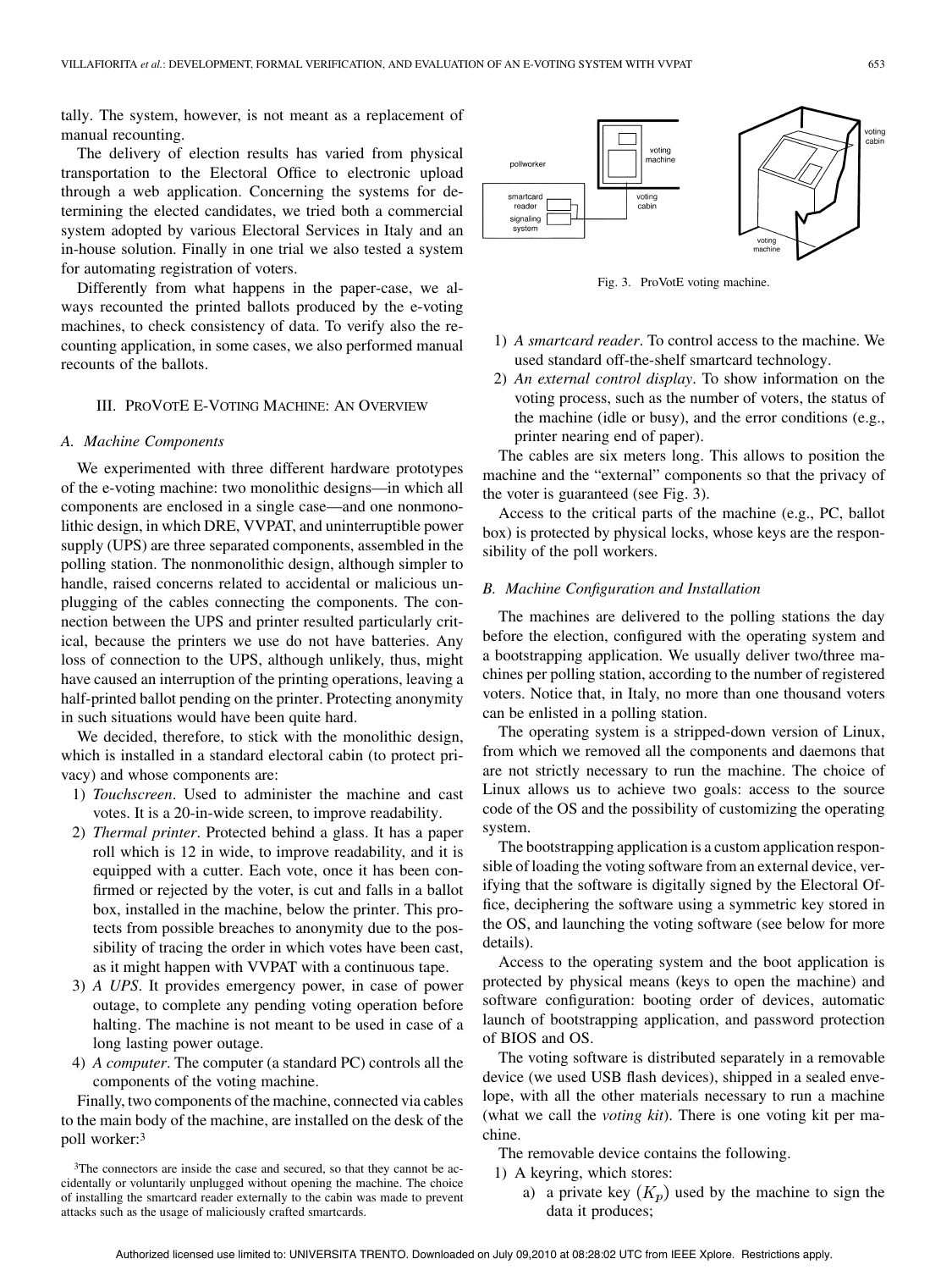- b) a public key  $(K_u)$  used by the machine to verify the authenticity of the configuration data;
- c) a secret key  $(K_s)$  for symmetric encryption of data. The digital keys are specific to each voting kit (each kit has a different set) and protected by a PIN, known only by the poll worker.
- 2) Java byte-code of the e-voting application, digitally signed and encrypted with a symmetric key, stored in the OS.
- 3) Ballot configuration data, in an XML format, and symbols digitally signed and verifiable by  $K_u$ .
- 4) Other configuration data (e.g., localized user interface's textual messages, etc.), digitally signed and verifiable by  $K_{u}$ .
- 5) A file containing authentication credentials, encrypted using  $K_s$ . We use triple DES and SHA1 digests for crypting and signing.

The voting kit includes also three smartcards: 1) a smartcard to access the machine's administration functions and 2) two voting smartcards to enable the machine to cast votes. The smartcards are bound to the voting kit and can operate only the machine in which the voting kit is inserted.

The installation of the machine is performed by inserting the USB key into the machine (the USB port is inside the machine so that insertion and extraction require to use appropriate physical keys to open the machine). The bootstrapping application, after all the checks described above, copies the voting application into the internal hard disk and launches it. From now on the machine and the USB key are bound and there is no possibility of operating the machine with a different voting kit. Attempts to use a different USB key result in the system not booting.

## *C. Using the Machine*

The ProVotE voting machine runs in two modes: in *poll worker mode* (administration) and *voter mode*. In the *poll worker mode*, the poll worker manages the voting machine through the machine life-cycle, which is encoded with a state machine, shown in Fig. 4.

Changes of state are permanent and irreversible: the machine starts in the last state reached and, once the poll worker confirms a change of state, it cannot be reversed. As a consequence, machines need special intervention between elections, as tabulation of data is considered a final state. Irreversibility is achieved by storing the state, encrypted and signed, in a redundant fashion, both in the hard disk of the machine and on the removable device.

When the voting software is launched for the first time, it starts in the *unconfigured* state. After the poll worker gains access to the machine (by inserting the administration smartcard and the PIN), the system allows the poll worker to enter the configuration data, such as municipality and poll site identification number. This data is necessary to determine what ballots have to be shown (e.g., multilingual, specific ballots for local polls). Once the configuration data is confirmed by the poll worker, the machine goes into the *configured* state, from which the poll worker runs the administrative tasks. These tasks include testing machine's functions, review the activity log—to check no operations have been performed on the machine and that the counter



Fig. 4. Machine's poll worker mode state diagram.

of the votes is zero. From the *configured* state, the poll worker can open the election and have the machine be usable for voting.

To enable the machine for voting, the poll worker inserts one of the two *voter* smartcards in the smartcard reader. The machine can now be used for casting one vote.

The voting procedure has been designed to closely resemble that on paper, to ease transition to the usage of the electronic system. Voting activities are regulated by another state machine, shown in Fig. 5. The voter goes through a welcome screen (state *Welcome* in the figure) to a screen that reproduces the printed ballot and allows the voter to cast a choice. Once the voter confirms the choice, the machine produces a printed copy of the vote (state *Ballot Preview* in the figure) and asks the voter to verify it. The voter can now either confirm the printout, in which case the vote is stored and the machine locked, or reject it (up to two times), in which case the machine goes back to the ballot screen. The second time the only option available to the voter is making the vote void. A header (accepted, rejected, void) together with a barcode encoding the vote is printed on the ballot. The ballot is then cut and falls in the ballot box inside the machine and the machine goes into the *voted* state.

The external display shows the current status of the machine (e.g., voting, voted). When the machine goes into the *voted* state, the poll worker extracts the smartcard from the smartcard reader. To enable the machine for the next voter, the poll worker has now to use the other *voter* smartcard; this process is then repeated for all voters.

The extraction of the smartcard from the smartcard reader *before* the vote has been cast clears the machine from the pending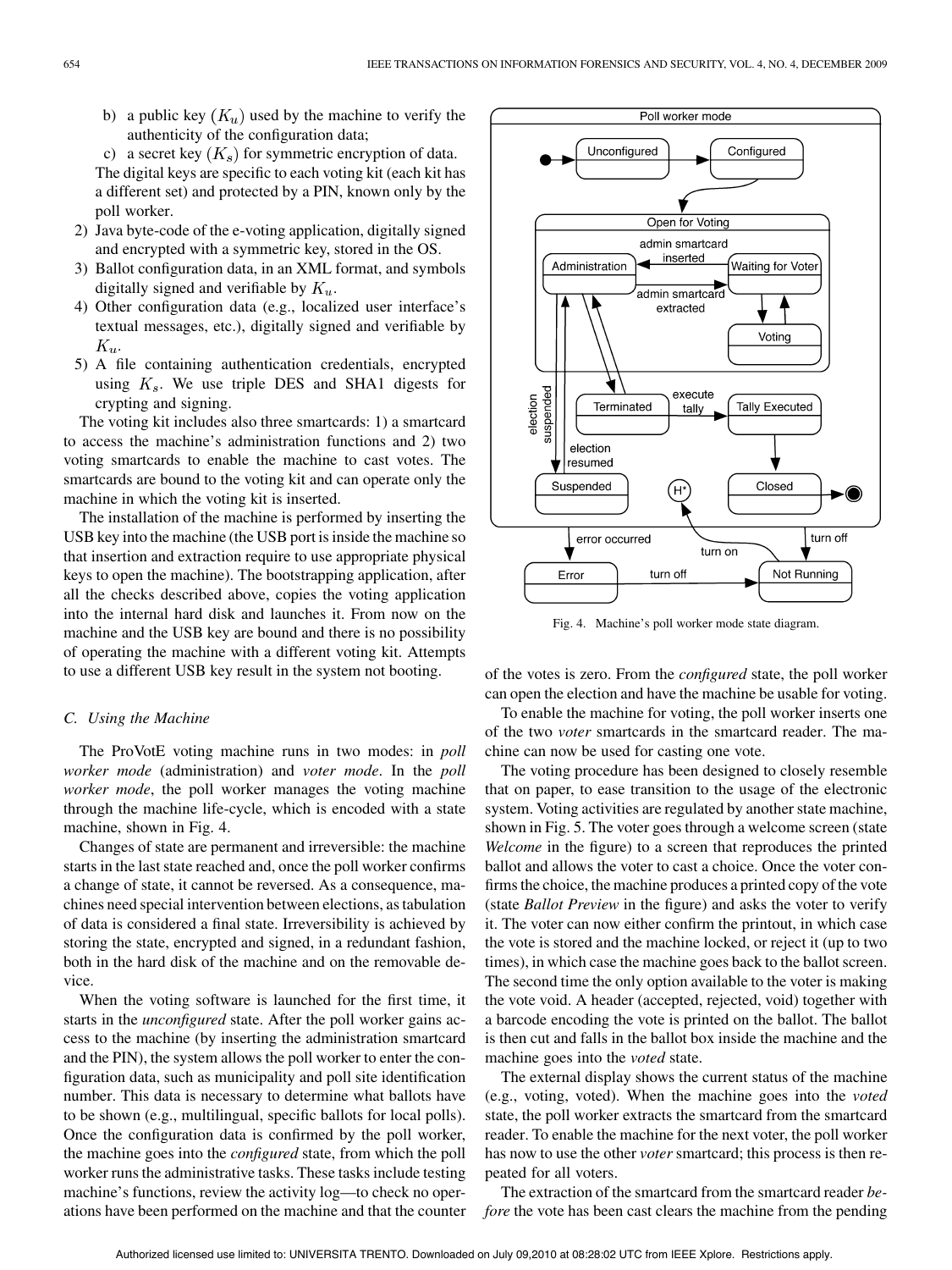

Fig. 5. Machine's voter mode state diagram.

voting operation (including any pending printout) and locks it. This function has been devised to interrupt a voting operation, e.g., when the voter has difficulties in using the machine, while guaranteeing secrecy. In order to avoid the risk that a voter is denied the right to cast a vote due to the extraction of the card before voting has ended, the control logic puts the machine into a state that requires special intervention by the poll worker.

During voting, the file containing the votes is stored encrypted both on the hard disk and on the flash memory. Each time a vote is cast the two copies of the file are read and compared, and the machine is blocked in case of any inconsistency. To ensure that votes are not stored in the order in which they have been cast, the set of votes is reshuffled after each vote.

## *D. E-Voting Machine Products*

At the end of the election day, a poll worker closes the election and requires tabulation of data. Votes are counted and aggregated by the machine and the machine prints a printout of the tabulated data, together with the activity report (see below).

At this point, both the internal hard disk and the removable device contain the following data:

- 1) *An electronic copy of the activity report*. This is a document listing all the tasks performed by the machine including the initial counters' value, which must be zero.
- 2) *A file with all the ballots cast*. This is a file in XML format, digitally signed.
- 3) *A file containing the tabulated votes*. This is a file containing the number of votes recorded for each candidate, in XML format, digitally signed by  $K_p$ , with signature and certificates embedded in the document following the XML Signature Syntax and Processing specified in [16].

The poll workers then extract the removable devices from machines and upload files containing the results to the electoral



Fig. 6. ProVotE development process. The process describes the workflow that we followed while developing the ProVotE system.

service by means of a web application made available through a VPN. On the receiving side, the signatures of the files are verified, to ensure results have not been tampered with (e.g., by malware on the sending machine or by man-in-the-middle attacks). If the signatures verify, the data is used to determine the elected candidates. Finally, poll workers deliver the USB keys and the printed ballots to the Electoral Office, for further verification activities, if necessary.

## IV. PROVOTE DEVELOPMENT PROCESS

Broadly speaking, the development of ProVotE has proceeded in cycles, paced by experimentations and with a time-span of about six months each. Each development cycle is a waterfall [17], that we extended and adapted to incorporate (formal) verification activities. All cycles elaborated on the same set of documentation—i.e., there is just one requirement document, one design document, etc. The most interesting aspect of the development is the organization of activities within each cycle, summarized in Fig. 6.

The figure is an activity diagram whose notation we have slightly adapted to make it more readable. Activities are in rounded rectangles and artifacts in rectangles, as customary. We use a particular notation to indicate creation ("C"), reading ("R"), and inclusion ("inc") of artifacts, meaning, respectively, that an activity creates an artifact, it reads it, or that an artifact is contained in another artifact. Finally, the empty arrowhead indicates refinement, so that, for instance, the "Machine Life-cycle" refines the "Voting Activities." We omitted, in the diagram, some read operations that are standard in the waterfall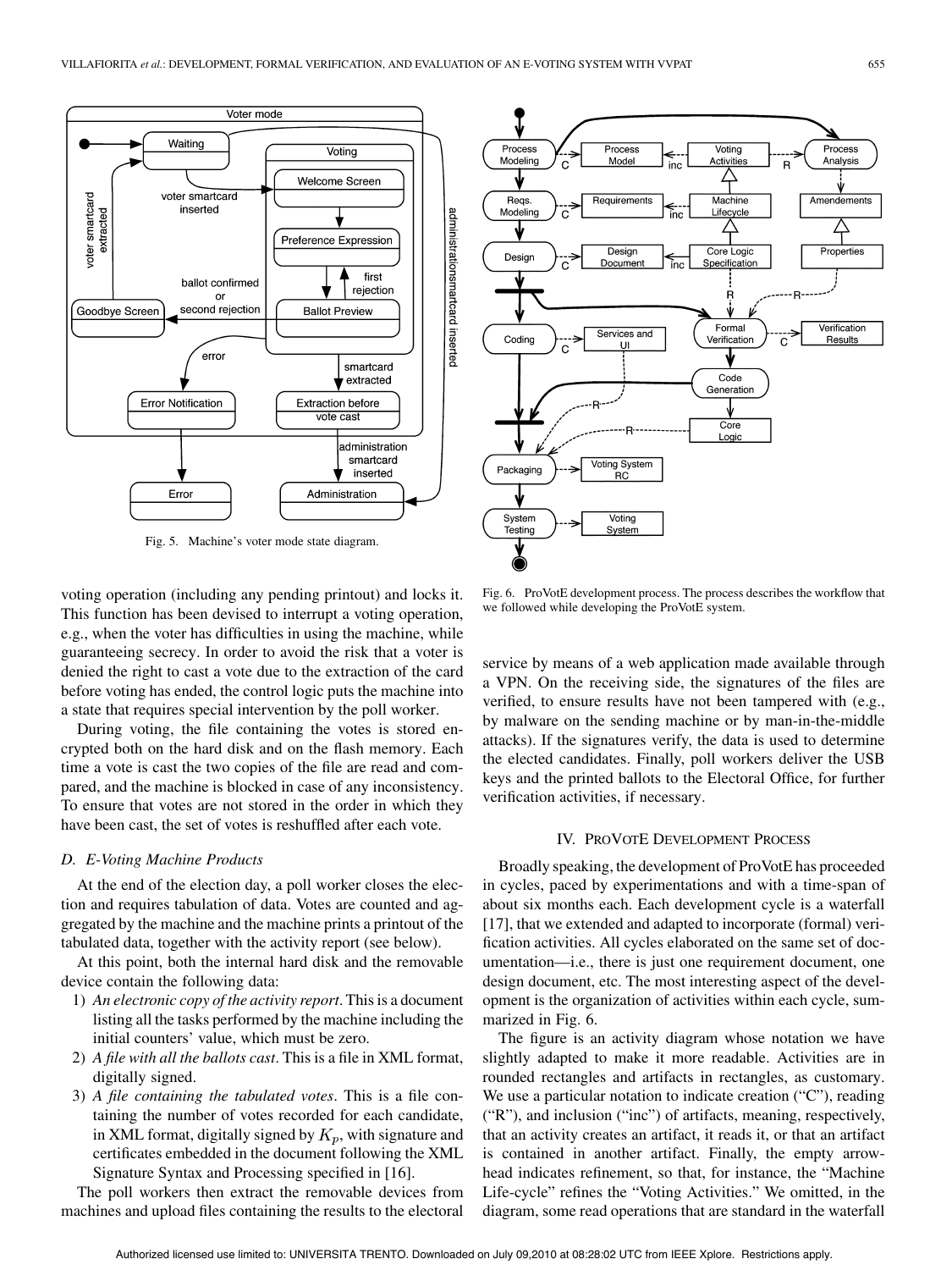model; e.g., even if not indicated, the requirement documents has been used as the basis for the design.

We distinguish, in particular, the following activities:

- 1) **Process Modeling**. An initial set of discussions and analysis of the Italian electoral law allowed to provide a formalization and a view of the voting procedures in Italy. The formalization was given using activity diagrams in UML and textual descriptions. Such documentation served as the basis for the subsequent requirements analysis and for the analysis of the "to be" procedures.
- 2) **Process Analysis**. The adoption of new technologies (be it in the polling station or in any other setting) shifts risks, threats, and attacks. If the procedures are also designed to protect against such risks and attacks (as it is for the electoral case), the problem arises of ensuring that they still make sense after the introduction of the e-voting systems. We decided, therefore, to analyze the procedures in order to understand the possible attack models and, possibly, introduce a set of additional constraints on the machines and on the laws regulating (electronic) elections.
- 3) **Requirements Modeling**. The initial requirements definition activity produced a requirements document, which contains high-level statecharts and use cases. The statecharts specify the life-cycle of the machine described earlier and the use cases provide the usage scenarios for each of the states of the machine's life-cycle (e.g., the actions necessary to open the poll site).

The voting and the administration user interfaces are specified through a statechart which describes their logic and in which each state corresponds to a different "screenshot" of the system (see Section III-C).

The specifications and, in particular, the UML statecharts have been discussed and validated by the Electoral Service of the Province of Trento. The voting interface was validated using throw-away prototypes developed from the statecharts, in experiments with selected voters before the trials. The experiments have been organized and set up by the Faculty of Sociology of the University of Trento.

- 4) **Design**. During the design phase, the statecharts validated by the Electoral Service have been detailed into *executable* statecharts.
- 5) **Formal Verification**. The *executable* statecharts specification have then been translated into the NuSMV input language (see below for the description, also in [18]), which, in turn, is formally verified. The translation is done automatically using FSMC+ [12], a tool we specifically developed for the purpose (see Section VI).
- 6) **Code Generation**. After having validated the specification of the control logic, we used FSMC+ to generate the Java code of the *control logic* of the machine (both the administration and voting part). The Java code generated by FSMC+ was inspected by hand, to mitigate risks related to bugs in the translator, and the source code then compiled and packaged to produce the voting application.
- 7) **Coding (and Unit testing)**. The code implementing the management of data and hardware devices and some glue code to link the user interface was then implemented and tested using standard practices.

8) **Packaging and System Testing**. The code generated by hand and that produced by FSMC+ have been finally packaged together and tested using standard techniques. Notice in fact that the formal verification performed at the previous steps does not eliminate the need for testing, as properties related to, e.g., the integration of different components, actual implementation of the drivers (is the printer really cutting the paper when the system tells it to do so?), etc. are outside the scope of the verification and, therefore, still need to be performed.

Formal verification of the machines has been based on NuSMV [18], an open source model checker. NuSMV allows for the specification of synchronous and asynchronous systems and for the verification of safety and liveness properties expressed in computation tree logic (CTL) and linear temporal logic (LTL), using both BDD-based and SAT-based techniques. Language and machinery have demonstrated to be adequate for our purposes: the control logic has been modeled as a synchronous machine and the properties expressed in CTL. The choice of the tool has also been driven by practical considerations (it is a tool for which we have extensive know-how), stability (it is used by a wide community), and availability (open source).

In the rest of the paper, we focus on two key activities of the development, namely the analysis of the processes and the formal verification of the core logic.

## V. PROCESS MODELING AND PROCESS ANALYSIS

One of the concerns of the project is understanding how the introduction of the new e-voting system could impact the existing procedures and the verification activities that are performed to ensure no material mistakes or attempts to alter the results have taken place. (See also [19]–[21] for the importance of procedural security.) To analyze procedures in a systematic way, we defined a methodology, initially described in [13] and [15], and illustrated in Fig. 7.

The first step is the generation of what we call *extended model*. The extended model is obtained by modifying the workflows to include wrong or malicious actions, such as replacement, alteration, or deletion of an asset (e.g., a document required for the election). Thus, in the extended model, not only assets are modified according to what the procedures define, but they can also be transformed by the (random) execution of one or more threat actions.

We then transform the extended model into an executable NuSMV specification. The translation is performed by defining what we call *asset flows*, namely state machines that describe how properties of assets are changed by the execution of the extended model. A special state machine (*pc*—for process counter) encodes the order in which activities are executed. An example may help. We show a snippet of the code defining a property named status of the asset electionSW (that is, the software controlling the voting machine). The code, intuitively, states that the electionSW can either be plain or encrypted, that the initial state is plain and that the execution of the encrypt action changes the status of the software from plain to encrypted: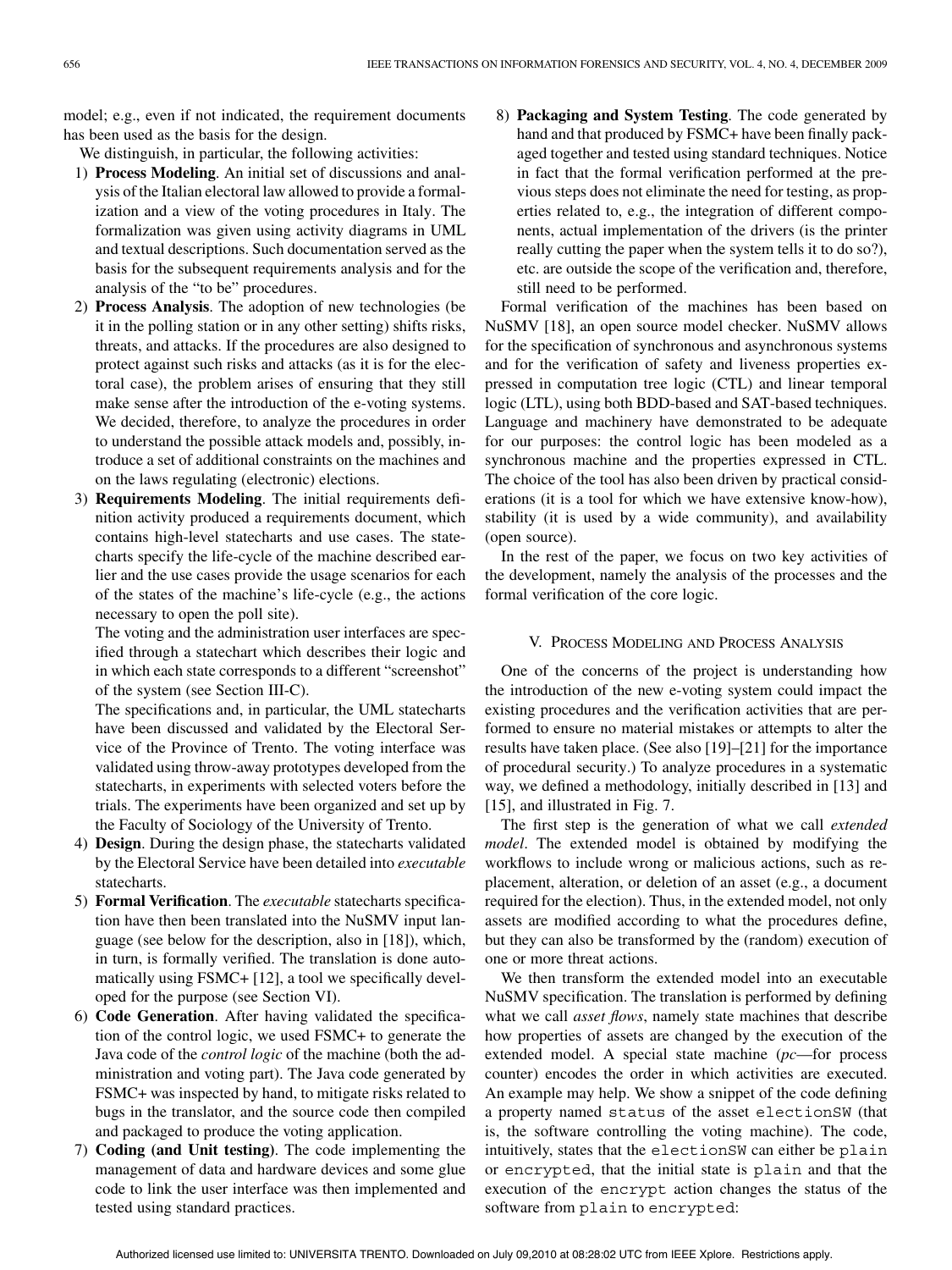

Fig. 7. Methodology for procedural security analysis.

```
MODULE electionSW
VAR
  status : plain, encrypted;
  \ddotscinit(value) := plain;
  next(value) := case
    pc.pc = encrypt : encrypted;
    \ddotsc
```
Accessory information, such as the actors participating in each activity, can be modeled to, e.g., enrich the language that can be used to reason about the workflows. An example is the set of actors that are active at a given time. Below we show a snippet of code that defines when the actor *Electoral Service* is active. The statement uses the NuSMV DEFINE construct, that is used for variables that do not have an "independent" evolution:

```
DEFINE
  ElectoralServiceActive :=
    pc.pc = load\ddotsc
```
We finally model check the specification with a set of properties, expressed in LTL/CTL, that encode the security goals that have to be satisfied. Counterexamples of security properties encode the sequence of actions that have to be executed in order to carry out an attack on an asset.

We are interested, in particular, in two classes of properties (and in the counterexamples generated by such classes):

1) *Undetected attacks*, namely sequence of actions that succeed in altering one or more assets and for which the procedures provide no check to highlight the alteration. Undetected attacks are a potential menace to the democratic process: think for, e.g., undetected alteration of the electoral results in one or more polling station (see, also in [22] for more discussion about undetected attacks).

2) *Denial of services*, namely attacks which are meant to alter one or more assets in such a way that procedures have to be stopped. In the optimistic case, a denial of service in an election represents a cost and a "nuisance" for the community (as, e.g., results are delayed; the administration needs to rerun the election). In the pessimistic case, e.g., repeated attacks, it may represent a serious threat to democracy.

The following NuSMV property, for instance, shows how we can represent a *denial of service* attack. The property, expressed in CTL, states that it is never the case (AG!—for "Always Globally Not") that an unusable copy of the election software is delivered to the polling stations (the content of the software is "garbage" and the location of the software is the polling station)

$$
\text{AG } ! \quad (\text{sw.context = garbageSW} \\ \& \& \quad \text{sw.location = pollStation}).
$$

If the procedures are well designed, breaches to security should derive only from the execution of malicious actions.

So far we analyzed the procedures for delivering the software and the machines to the polling stations and to send the results from the polling stations back to the Electoral Office. See [13] and [15] for some more details.

## VI. FORMAL VERIFICATION OF THE CONTROL LOGIC

To improve our confidence in the design of the voting application, we applied formal verification techniques on a critical component, namely the logic controlling administration and voting activities. To provide an idea of the activities performed, we start by introducing the architecture of the system and we then detail the core verification activities that we have performed.

#### *A. The Voting Application's Architecture*

The *Voting Application* is a Java-based graphical application structured in four main macro-components (Fig. 8).

- 1) *The Services Component*. It provides the basic functionality to the rest of the application, such as drivers for controlling the external control display and the printer, managing logs for audits, and transparently managing redundant and ciphered persistence of data.
- 2) *The Data Model Management Component*. It manages all the election-specific data, comprising candidates and parties, the ballot data, per-machine election results, and the symmetric and asymmetric keys used for ciphering and signing.
- 3) *The Control Logic Component*. It defines how the machine has to react to user actions, both in the administration and in the voting mode. The control logic also specifies the logic of the user interface (e.g., what screen has to be shown next). Its architecture is shown in Fig. 9. An *Event Queue Manager* handles all asynchronous events (e.g., user actions, smartcard inserted/removed events, power fail events from the UPS) and feeds the *State Machine*, which reacts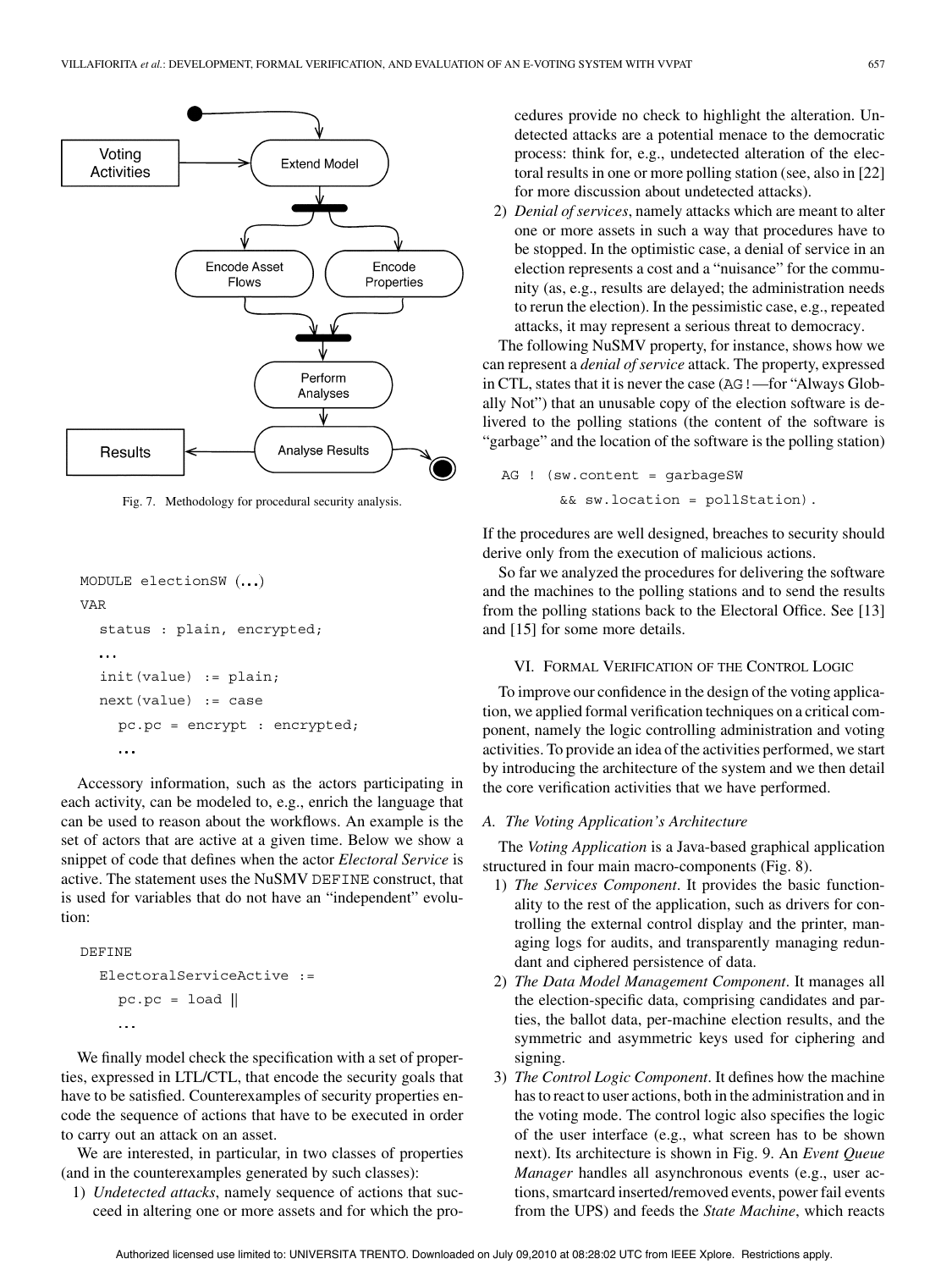

Fig. 8. ProVotE voting machine's architecture.



Fig. 9. Control logic detailed architecture.

to the events and sends commands to a *Delegate*. The *Delegate*'s methods can be thought like atomic building blocks (e.g., "print the current ballot," "clear the interface," "turn the outside red light on," etc.) that are combined by means of the statechart specification.

4) *The User Interface Component*. It manages the graphical layout of the administration and of the voting interfaces.

#### *B. Formal Specification and Verification of the Core Logic*

The control logic of the voting machine is among the most critical components, since any problem in its specification might lead to losses of functions or breaches to security. For this reason, we decided to use formal method techniques for its specification and verification. We did so, by building a tool called FSMC+ that allows for automatic generation of the source code of control logic from the statecharts after they are formally verified.

Starting from the detailed statecharts that describe the *control logic* component, FSMC+ automatically produces NuSMV models implementing the UML execution semantic defined in [23]. The generated model resembles the component's architecture shown in Fig. 9. Namely, it is decomposed into three submodules: *State Machine*, *Event Driver* (an abstraction for the Event Queue Manager), and *Delegate*. The *State Machine* is generated automatically while only a skeleton is produced for the *Event Driver* and the *Delegate* models.

In order to perform the verification, users have to complete by hand the skeletons of the delegate and driver modules, namely, the inputs that the machine can receive (*Event Driver*) and the actions that the machine performs (*Delegate*). In the model of these modules, for example, we specified the semantics of the actions that controls the state for hardware parts, such as the external indicator, the printer (e.g., whether a vote is exposed in the printer or not), the screen (e.g., which form is shown to the user), the internal state of memory, etc. We also modeled the behavior of the smartcard reader and of the touchscreen. Choosing the proper level of abstraction for these specifications has proven fundamental to obtain useful results.

Properties used for verification are derived from the requirements documents and from encoding a set of "sanity" checks on the specification. One can express these properties using CTL or LTL logic. The CTL properties are mainly expressed in terms of actions that the control logic has to perform on the peripherals to ensure that no basic principle of the law is violated and that the behavior of the machine is compliant with the specification provided in the requirements document.

For the sake of brevity, below we show examples of the properties specified using CTL.

*Property i)*: There is always a way for the voter to end the voting procedure once s/he started.4

AG (dr.Stable & sm\_GUICtrl.state = Welcome - EF (dr.Stable & sm\_GUICtrl.state = Idle))

*Property ii)*: When the voter starts to use the machine, the internal representation of the vote must be empty.

AG ((dr.Stable & sm\_GUICtrl.state =  $Welcome$ )  $->$ (del.vote = vote\_empty))

*Property iii)*: During the e-voting session, if two paper ballots were printed, then the first one must show "invalidated."

AG (del.ballot cast = 2 -> del.printed\_ballot\_1.printer\_header = printer header invalidated)

In this way, we have specified 41 properties corresponding to each component—i.e., the DRE, Printer (VVPAT), and External Display—of the machine as liveness and safety properties. We also categorized them into two groups those related to administration (8 properties) and voting (33 properties).

The properties along with the model of the system have been passed to the NuSMV system in order to perform the actual verification. Once the verification is performed, FSMC+ produces the Java code that we glue with the other code of the machine.

The structure of generated Java code follows the *State* design pattern defined in, e.g., [24]. According to the pattern, each state of the state machine is encoded with a Java class, that has two methods, Entry and Exit, corresponding, respectively, to the actions to perform on entering and exiting the state. Standard book-keeping machinery manages the transition to the next state. The Entry and Exit methods use the State Machine

4The NuSMV models obtained from UML statecharts define a boolean variable called Stable (e.g., dr. Stable for the driver module instance dr), to model the semantics of **run-to-complete** step as defined in OMG/UML [23] specifications. Some properties, in fact, have to be checked only in a stable state.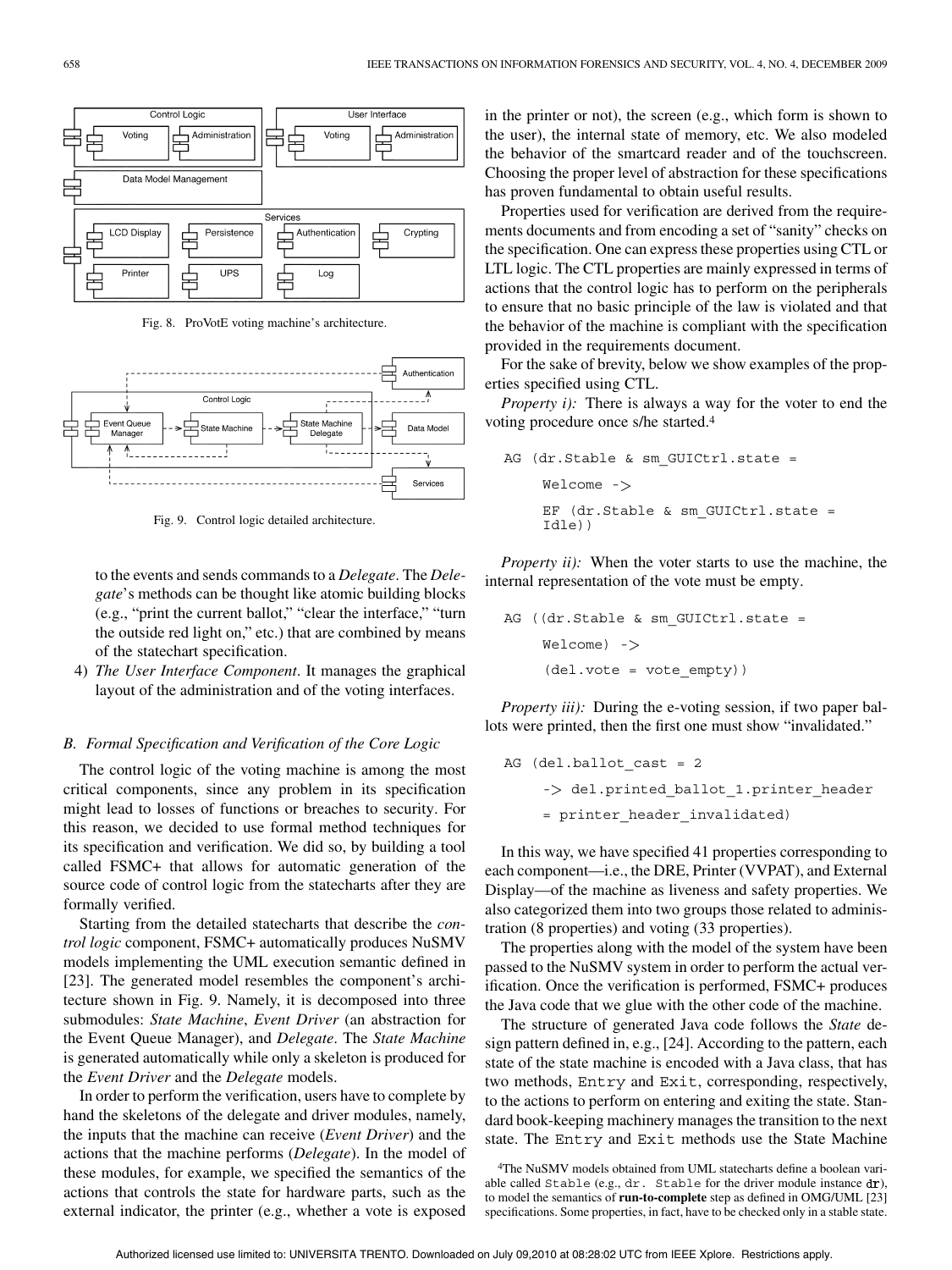Delegate class for the concrete implementation of the actions to perform, as shown in Fig. 9.

It is worth mentioning that the use of FSMC+ and NuSMV do not guarantee that the system is error-free. This is due to, e.g., incompleteness of properties, potential bugs in the translators, potential bugs due to the integration of the actual Java components, and the implementation of the components excluded from the formal verification (e.g., OS, drivers). Standard testing activities, therefore, have been performed on the system.

## VII. RELATED WORK

The level of interest e-voting has attracted is a witness of the importance it has in the implementation of our democracy [1], [4], [9], [25]–[28].

Scientific literature on e-voting is wide and multidisciplinary. We organize previous work in four areas: understanding the risks posed by the introduction of e-voting systems in the polling stations; assessing existing systems; designing novel voting schemes, protocols, and/or techniques; and designing better e-voting systems using formal methods.

With respect to the first area, work in the past has focused on understanding what changes could be introduced in the "traditional" voting procedures to allow a secure transition to electronic elections. For instance, [29] and [30] discuss risks and difficulties related to the introduction of e-voting, [19] and [31] suggest possible improvements to existing procedures, and [13], [14], and [20] introduce techniques to formally analyze what security breaches may be derived by executing the procedures in the wrong way.

With respect to the second area, assessing existing systems, some e-voting systems currently deployed in elections have recently undergone a thorough and independent scrutiny to evaluate their quality. See, for instance, [32]–[36], where the authors highlight some serious design and implementation flaws, which could be exploited to compromise elections. The papers also suggest a drastic change in the way in which electronic voting systems are designed, developed, and tested.

With respect to the third area, we mention a number of schemes, prototypes, and/or techniques for better voting machines. Works like [37]–[40] attempt to provide (maximum) secrecy and/or anonymity for the vote and voter. End-to-end verifiability of the integrity of critical steps in the voting process and of election results is presented in [41] and [42]. What is most common to all these approaches is that they rely on the underlying cryptographic principles to various degree of complexity. Other works, such as [43] and [44], apply techniques used in other domains—like prerendering user interface and hardware separation—to build an ccessible, verifiable, and secure voting system. We should be clear that the (non-)monolithic design mentioned in our work is different from the one proposed in [43], where, from what we understand, the authors propose hardware isolation techniques to ensure voter privacy. Moreover, the choice of Java for our implementation is for the same advantages mentioned in [43].

With respect to the last area, the usage of formal methods in the specification and verification of e-voting systems is relatively new. We mention [45] and [25], which present the formal specification and verification of an e-voting protocol using Pi

calculus, and [46], where the authors present a mobile implementation of an e-voting system and used formal verification technique to validate the security property of their proposed system.

#### VIII. DISCUSSION AND CONCLUSION

The development of e-voting systems is extremely challenging and demanding. The need to balance conflicting requirements, such as traceability and privacy, liveness and security, adds to the complexity of building and deploying application on which our democratic rights might depend.

In this paper, we have presented the main activities we conducted to develop the ProVotE system, an e-voting machine for the Autonomous Province of Trento. To address the issues mentioned above, we adopted a development process that tries to take into account not only aspects related to a careful development of the software, but also the environmental conditions in which the machines are actually used. We believe that such an approach is an essential cornerstone for the development of e-voting solutions we can trust as citizens.

The ProVotE machines have been used with six experimental trials by about 28 000 citizens and, in two small elections, with legal value, by about two thousand more. We shipped the software in different configurations to handle five different types of elections (with different voting and tabulation rules) and different hardware components (corresponding to different "versions" of the control display, of the screen, of the PC).

During the experimentations, we collected and analyzed data about machine performance (reboots, errors, operational errors, etc.), citizens' and poll workers' opinions. Trials are excellent testbeds. Polling stations are scattered in the territory and under the authority of people with the most diverse backgrounds, motivations, training, and capacities.

Errors, both in the execution of the procedures and when operating the machines, are made: keys to open the machine are lost, machines are delivered to the polling stations in a "blocked" state (because they have not been "cleaned" and cannot be used), under the pressure of voters queueing to vote, liveness is perceived as more important than security (e.g., machines are kept enabled for voting, because it is just faster than enabling it when a voter arrives); voters need to "adapt" to the new technology. Procedures and systems were demonstrated to be robust enough to manage all these situations.

Introduction on a large scale of the system, in any case, will require improvements to the interface, strengthening training, improving motivation and awareness of poll workers and public administrators in the usage of the new systems, and improving awareness of citizens on the real (versus the perceived) risks and advantages of e-voting.

#### **REFERENCES**

- [1] J. W. Bryans, B. Littlewood, P. Y. A. Ryan, and L. Strigini, "E-voting: Dependability requirements and design for dependability," in *Proc. First Int. Conf. Availability, Reliability and Security (ARES'06)*, Washington, DC, 2006, pp. 988–995, IEEE Computer Society.
- [2] C. Lambrinoudakis, S. Kokolakis, M. Karyda, V. Tsoumas, D. Gritzalis, and S. Katsikas, "Electronic voting systems: Security implications of the administrative workflow," in *Proc. 14th Int. Workshop on Database and Expert Systems Applications (DEXA'03)*, Washington, DC, 2003, p. 467, IEEE Computer Society.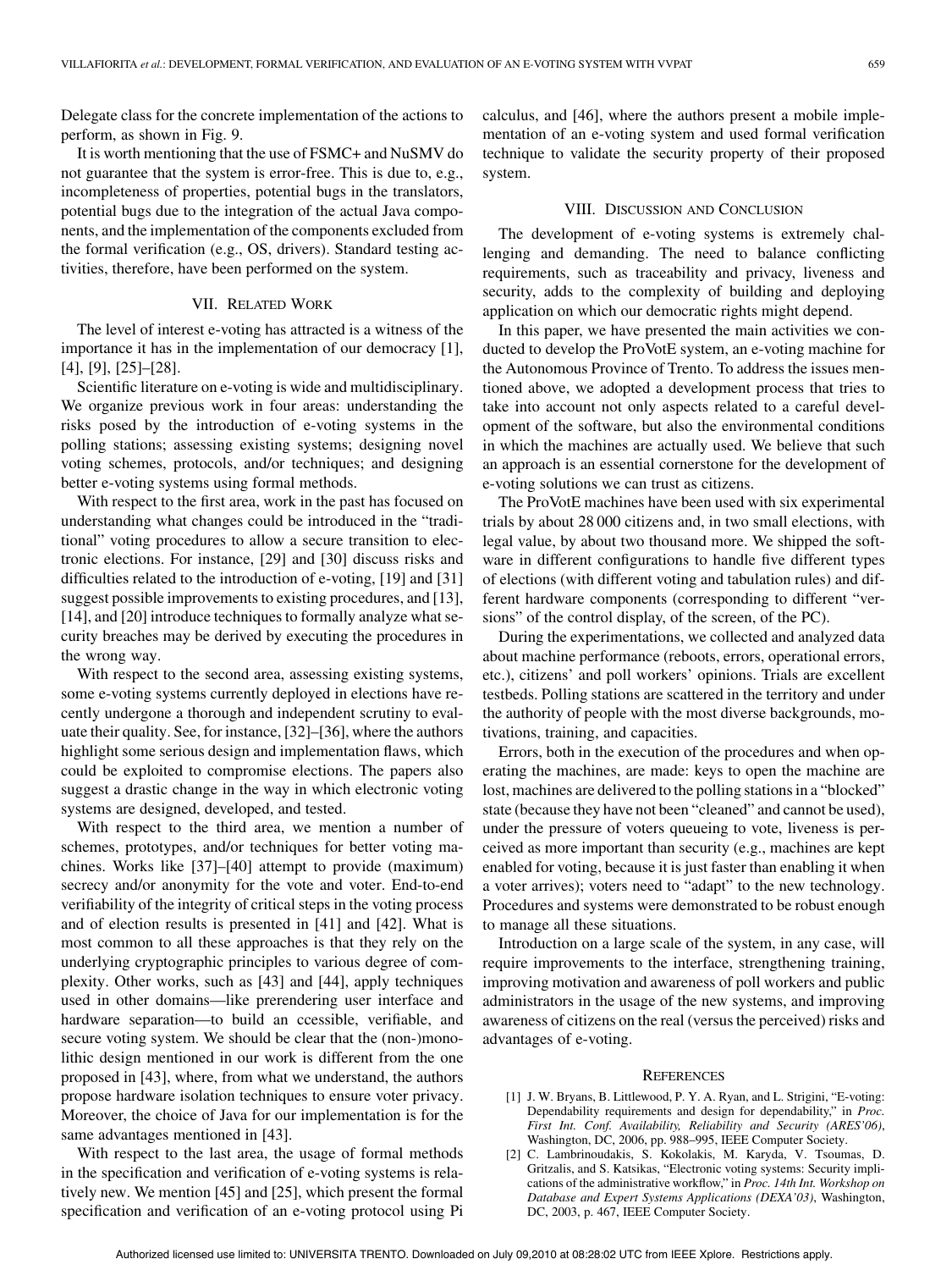- [3] A.-M. Oostveen and P. V. den Besselaar, "Security as belief user's perceptions on the security of e-voting systems," in *Electronic Voting in Europe*, 2004, pp. 73–82.
- [4] M. Volkamer and M. McGaley, "Requirements and evaluation procedures for eVoting," in *Proc. Second Int. Conf. Availability, Reliability and Security (ARES'07)*, Washington, DC, 2007, pp. 895–902, IEEE Computer Society.
- [5] S. Myagmar, A. Lee, and W. Yurcik, "Threat modeling as a basis for security requirements," in *Proc. 2005 ACM Workshop on Storage Security and Survivability (StorageSS'05)*, New York, 2005, pp. 94–102, ACM Press.
- [6] Federal election commission*, 2002 Voting System Standards* [Online]. Available: http://www.eac.gov/voting
- [7] F. E. Commission*, 2005 Voluntary Voting System Guidelines (VVSG)* [Online]. Available: http://www.eac.gov/voting
- [8] *Legal, Operational and Technical Standards for e-Voting*, ISBN 92-871-5635-2, Council of Europe, 2004.
- [9] R. T. Mercuri and L. J. Camp, "The code of elections," *Commun. ACM*, vol. 47, no. 10, pp. 52–57, 2004.
- [10] L. Caporusso, C. Buzzi, G. Fele, P. Peri, and F. Sartori, "Transition to electronic voting and citizen participation," *Electronic Voting*, vol. 86, pp. 191–200, 2006, R. Kimmer, Ed.
- [11] C. Buzzi, A. Brighenti, and L. Caporusso, "Translating void and null ballots from paper to touchscreen," in *Proc. Towards e-Democracy: Participation, Deliberation, Communities*, 2006.
- [12] R. Tiella, A. Villafiorita, and S. Tomasi, "FSMC+: A tool for the generation of java code from statecharts," in *Proc. 5th Int. Symp. Principles and Practice of Programming in Java (PPPJ'07)*, New York, 2007, pp. 93–102, ACM.
- [13] K. Weldemariam, A. Villafiorita, and A. Mattioli, , A. Alkassar and M. Volkamer, Eds., "Assessing Procedural Risks and Threats in e-Voting: Challenges and an Approach," in *VOTE-ID*, ser. Lecture Notes in Computer Science. New York: Springer, 2007, vol. 4896, pp. 38–49.
- [14] K. Weldemariam and A. Villafiorita, "Formal procedural security modeling and analysis," in *Proc. 3rd Int. Conf. Risks and Security of Internet and Systems (CRiSIS'OS)*, 2008, pp. 249–254, IEEE.
- [15] K. Weldemariam and A. Villafiorita, "Modeling and Analysis of Procedural Security in (e)Voting: The Trentino's Approach and Experiences," in *Proc. USENIX/Accurate Electron. Voting Technol. on USENIX/Accurate Electron. Voting Technol. Workshop (EVT'08)*, Berkeley, CA, 2008, USENIX Association.
- [16] M. Bartel, J. Boyer, B. Fox, B. LaMacchia, and E. Simon, XML Signature Syntax and Processing (Second Edition), w3c Recommendation Jun. 2008 [Online]. Available: http://www.w3.org/TR/xmldsig-core
- [17] W. W. Royce, "Managing the development of large software systems," in *Proc. IEEE WESCON*, 1970, pp. 1–9.
- [18] A. Cimatti, E. M. Clarke, E. Giunchiglia, F. Giunchiglia, M. Pistore, M. Roveri, R. Sebastiani, and A. Tacchella, "NuSMV 2: An open source tool for symbolic model checking," in *Proc. 14th Int. Conf. Computer-Aided Verification (CAV'02)*, London, U.K., 2002, pp. 359–364, Springer-Verlag.
- [19] A. Prosser, R. Kofler, R. Krimmer, and M. K. Unger, "Security assets in e-voting," in *Electronic Voting in Europe*, 2004, pp. 171–180.
- [20] A. Xenakis and A. Macintosh, "Procedural security analysis of electronic voting," in *Proc. 6th Int. Conf. Electronic Commerce (ICEC'04)*, New York, 2004, pp. 541–546, ACM Press.
- [21] *Procedural Security and Social Acceptance in E-Voting*. Los Alamitos, CA: IEEE Computer Society, 2005, vol. 5.
- [22] R. L. Rivest and J. P. Wack, On the Notion of "Software Independence" in Voting Systems 2006 [Online]. Available: http://vote.nist.gov/SI-invoting.pdf
- [23] O. M. Group, OMG Unified Modeling Language Specification Sep. 2001.
- [24] E. Gamma, R. Helm, R. Johnson, and J. Vlissides*, Design Patterns*. Boston, MA: Addison-Wesley, Jan. 1995.
- [25] S. Kremer and M. D. Ryan, M. Sagiv, Ed., "Analysis of an electronic voting protocol in the applied pi-calculus," in *Programming Languages and Systems—Proc. 14th Eur. Symp. Programming (ESOP'05)*, Edinburgh, U.K., Apr. 2005, vol. 3444, pp. 186–200 [Online]. Available: http://www.lsv.ens-cachan.fr/Publis/PA-PERS/PDF/Kremer-esop05.pdf, Springer ser. Lecture Notes in Computer Science
- [26] N. K. Sastry, "Verifying Security Properties in Electronic Voting Machines" Ph.D. dissertation, EECS Department, University of California, Berkeley, May 2007 [Online]. Available: http://www.eecs. berkeley.edu/Pubs/TechRpts/2007/EECS-2007-61.html
- [27] R. Anane, R. Freeland, and G. K. Theodoropoulos, "E-voting requirements and implementation," in *CEC/EEE. IEEE Computer Society*, 2007, pp. 382–392.
- [28] M. Bishop and D. Wagner, "Risks of e-voting," *Commun. ACM*, vol. 50, no. 11, pp. 120–120, 2007.
- [29] A. Xenakis and A. Macintosh, "Levels of difficulty in introducing e-voting," in *EGOV*, 2004, pp. 116–121.
- [30] A. Xenakis and A. Macintosh, "G2G Collaboration to Support the Deployment of e-Voting in the UK: A Discussion Paper," in *EGOV*, ser. Lecture Notes in Computer Science. New York: Springer, 2004, pp. 240–245.
- [31] M. Volkamer and R. Krimmer, "Independent audits of remote electronic voting—Developing a common criteria protection profile," in *Proc. EDEM 2007—Elektronische Demokratie in Österreich*, 2007.
- [32] R. Gardner, S. Garera, and A. D. Rubin, "On the difficulty of validating voting machine software with software," in *Proc. USENIX/Accurate Electronic Voting Technology on USENIX/Accurate Electronic Voting Technology Workshop (EVT'07)*, Berkeley, CA, 2007, pp. 11–11, USENIX Association.
- [33] D. W. Jones*, The Evaluation of Voting Technology*, ser. Advances in Information Security. Norwell, MA: Kluwer Academic, 2003, pp. 3–16, ch. 1.
- [34] T. Kohno, A. Stubblefield, A. D. Rubin, and D. S. Wallach, "Analysis of an electronic voting system," in *IEEE Symp. Security and Privacy*, 2004, vol. 0, p. 27.
- [35] D. Balzarotti, G. Banks, M. Cova, V. Felmetsger, R. Kemmerer, W. Robertson, F. Valeur, and G. Vigna, "Are your votes really counted? Testing the security of real-world electronic voting systems," in *Proc. Int. Symp. Software Testing and Analysis (ISSTA)*, 2008, pp. 237–248.
- [36] N. Ansari, P. Sakarindr, E. Haghani, C. Zhang, A. K. Jain, and Y. Q. Shi, "Evaluating electronic voting systems equipped with voter-verified paper records," *IEEE Security Privacy*, vol. 6, no. 3, pp. 30–39, May/Jun. 2008.
- [37] A. O. Santin, R. G. Costa, and C. A. Maziero, "A three-ballot-based secure electronic voting system," *IEEE Security Privacy*, vol. 6, no. 3, pp. 14–21, May/Jun. 2008.
- [38] A. Fujioka, T. Okamoto, and K. Ohta, "A practical secret voting scheme for large scale elections," in *Proc. Workshop on the Theory and Application of Cryptographic Techniques (ASIACRYPT'92)*, London, U.K., 1993, pp. 244–251.
- [39] J. Benaloh and D. Tuinstra, "Receipt-free secret-ballot elections (extended abstract)," in *Proc. Twenty-Sixth Annual ACM Symp. Theory of Computing (STOC'94)*, New York, 1994, pp. 544–553, ACM.
- [40] I. Ray, I. Ray, and N. Narasimhamurthi, "An anonymous electronic voting protocol for voting over the internet," in *Proc. Third Int. Workshop on Advanced Issues of E-Commerce and Web-Based Information Systems (WECWIS'01)*, Washington, DC, 2001, p. 188, IEEE Computer Society.
- [41] Z. Xia, S. A. Schneider, J. Heather, and J. Traoré, "Analysis, improvement and simplification of prêt à voter with paillier encryption," in *Proc. Conf. Electronic Voting Technology (EVT'08)*, Berkeley, CA, 2008, pp. 1–15, USENIX Association.
- [42] D. Chaum, R. Carback, J. Clark, A. Essex, S. Popoveniuc, R. L. Rivest, P. Y. A. Ryan, E. Shen, and A. T. Sherman, "Scantegrity II: End-to-end verifiability for optical scan election systems using invisible ink confirmation codes," in *Proc. Conf. Electronic Voting Technology (EVT'08)*, Berkeley, CA, 2008, pp. 1–13, USENIX Association.
- [43] N. Sastry, T. Kohno, and D. Wagner, "Designing voting machines for verification," in *Proc. 15th Conf. USENIX Security Symp. (USENIX-SS'06)*, Berkeley, CA, 2006, USENIX Association.
- [44] K.-P. Yee, "Extending prerendered-interface voting software to support accessibility and other ballot features," in *Proc. USENIX Workshop on Accurate Electronic Voting Technology (EVT'07)*, Berkeley, CA, 2007, pp. 5–5, USENIX Association.
- [45] S. Delaune, S. Kremer, and M. D. Ryan, Verifying Privacy-type Properties of Electronic Voting Protocols Laboratoire Spécification et Vérification, France, Research Rep. LSV-08-01, Jan. 2008, ENS Cachan.